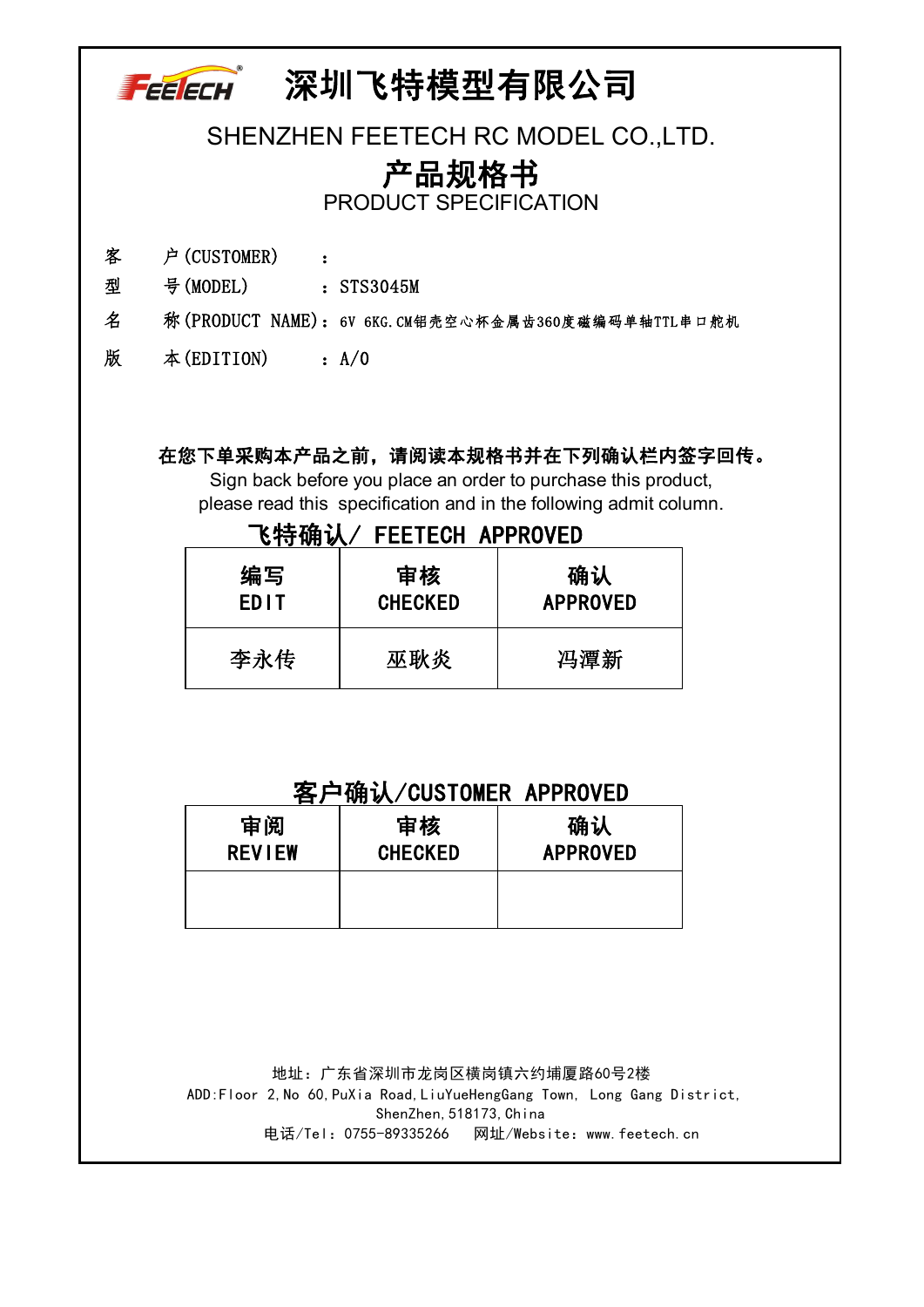|           | <b>EE ECH</b>                |                       | 深圳飞特模型有限公司<br>SHENZHEN FEETECH RC MODEL CO., LTD. |          |            | 版本EDITION:<br>A/0            |  |
|-----------|------------------------------|-----------------------|---------------------------------------------------|----------|------------|------------------------------|--|
|           | 型号/MODEL:<br><b>STS3045M</b> |                       | 产品规格书<br>PRODUCT SPECIFICATION                    |          |            | 日期/Date:<br>$2020 - 12 - 07$ |  |
|           |                              |                       |                                                   |          | 页          | 码 Page: 2/8                  |  |
|           |                              |                       | 本规格书包含以下内容 CONTENT OF PRODUCT                     |          |            |                              |  |
|           | 内容<br>Content                | 页                     | 码 Page                                            |          | 备 注 Remark |                              |  |
|           | 1. 使用环境条件                    | 页                     | 码 Page: 3/8                                       |          |            |                              |  |
| 2. 测试环境   |                              | 页                     | 码 Page: 3/8                                       |          |            |                              |  |
|           | 3. 安全特性与认证                   | 页                     | 码 Page: 3/8                                       |          |            |                              |  |
| 4. 外观检查   |                              | 页                     | 码 Page: 3/8                                       |          |            |                              |  |
| 5. 电气特性   |                              | 页                     | 码 Page: 3/8                                       |          |            |                              |  |
| 6. 机械特性   |                              | 页                     | 码 Page: $4/8$                                     |          |            |                              |  |
| 7-1. 控制特性 |                              | 页                     | 码 Page: 4/8                                       |          |            |                              |  |
| 7-2. 控制特性 |                              | 页                     | 码 Page: 5/8                                       |          |            |                              |  |
| 8. 可靠性测试  |                              | 页                     | 码 Page: 6/8                                       |          |            |                              |  |
| 9. 外观尺寸   |                              | 页                     | 码 Page: 6/8                                       |          |            |                              |  |
| 10. 配件    |                              | 页                     | 码 Page: 7/8                                       |          |            |                              |  |
| 11 运动特性图  |                              | 页                     | 码 Page: 7/8                                       |          |            |                              |  |
| 12. 接口定义  |                              | 页                     | 码 Page: $8/8$                                     |          |            |                              |  |
|           | 13. 包装出货简图                   | 页                     | 码 Page: 8/8                                       |          |            |                              |  |
|           |                              |                       |                                                   |          |            |                              |  |
|           |                              |                       |                                                   |          |            |                              |  |
|           |                              |                       |                                                   |          |            |                              |  |
|           |                              |                       |                                                   |          |            |                              |  |
|           |                              |                       | Revise Record变更记录表                                |          |            |                              |  |
| 序号<br>No. |                              | 变更内容Content Of Change | 版本Edition                                         | 更变日期Date |            | 备注Remark                     |  |
| 1         |                              | 初次发行                  | A/O                                               | 20201207 |            |                              |  |
|           |                              |                       |                                                   |          |            |                              |  |
|           |                              |                       |                                                   |          |            |                              |  |
|           |                              |                       |                                                   |          |            |                              |  |
|           |                              |                       |                                                   |          |            |                              |  |
|           |                              |                       |                                                   |          |            |                              |  |
|           |                              |                       |                                                   |          |            |                              |  |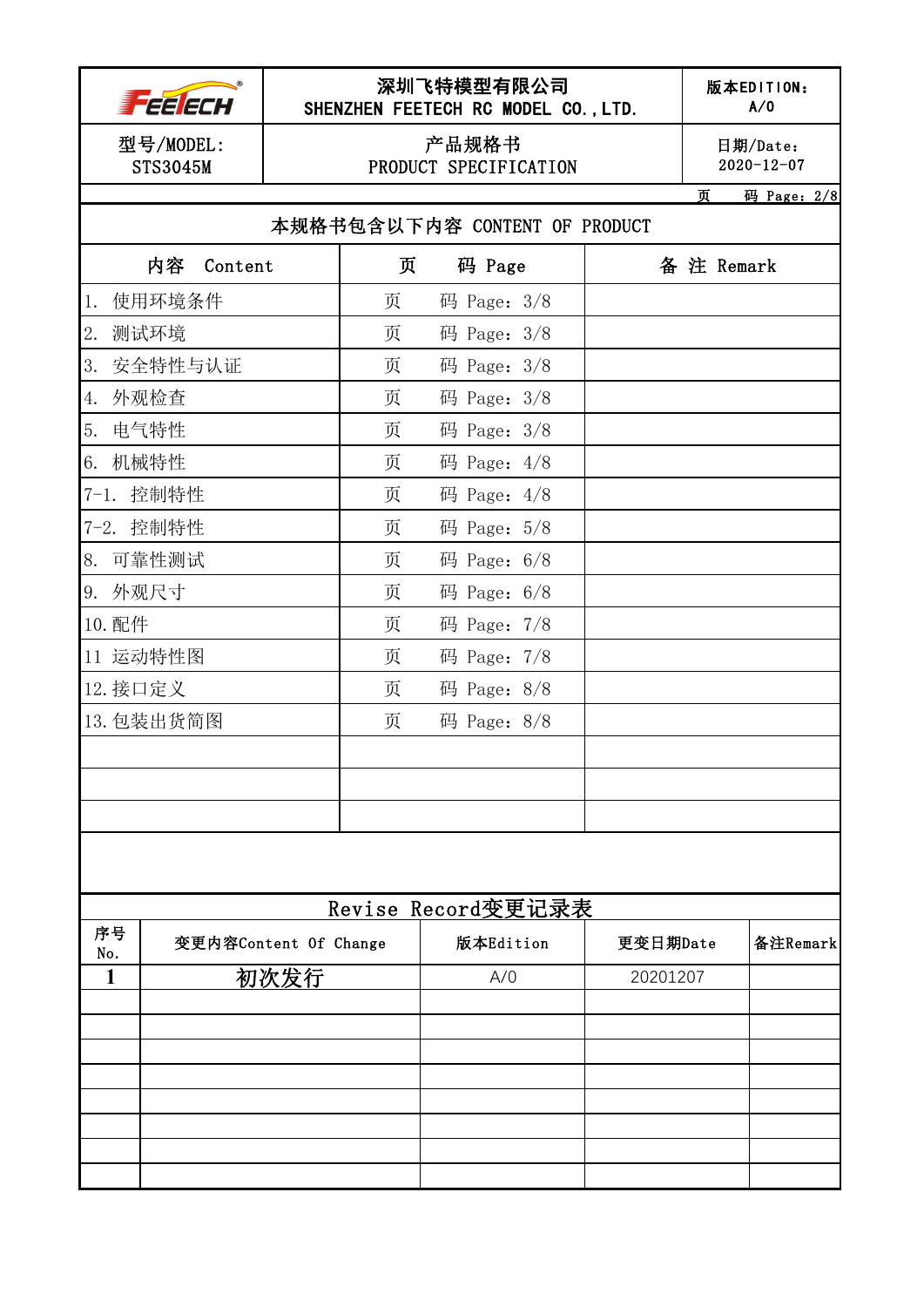|          | <b>EE ECH</b>                                               |                                          | 深圳飞特模型有限公司<br>SHENZHEN FEETECH RC MODEL CO., LTD.          |                                                   |   | 版本EDITION:<br>A/0            |  |
|----------|-------------------------------------------------------------|------------------------------------------|------------------------------------------------------------|---------------------------------------------------|---|------------------------------|--|
|          | 型号/MODEL:<br><b>STS3045M</b>                                |                                          | 产品规格书<br>PRODUCT SPECIFICATION                             |                                                   |   | 日期/Date:<br>$2020 - 12 - 07$ |  |
|          |                                                             |                                          |                                                            |                                                   | 页 | 码 Page: $3/8$                |  |
|          |                                                             | 1. 使用环境条件 Apply Environmental Condition: |                                                            |                                                   |   |                              |  |
| No.      |                                                             | 项目(Item)                                 |                                                            | 规格(Specification)                                 |   |                              |  |
| $1 - 1$  |                                                             | 保存温度Storage Temperature Range            |                                                            | $-30^{\circ}\mathrm{C} \sim 80^{\circ}\mathrm{C}$ |   |                              |  |
| $1 - 2$  | 运行温度Operating Temperature Range                             |                                          | $-20^{\circ}\text{C} \sim 60^{\circ}\text{C}$              |                                                   |   |                              |  |
|          |                                                             | 2.测试环境 Standard Test Environment:        |                                                            |                                                   |   |                              |  |
| No.      |                                                             | 项目(Item)                                 | 规格(Specification)                                          |                                                   |   |                              |  |
| $2 - 1$  | 温度 Temperature Range                                        |                                          | $25^{\circ}C \pm 5^{\circ}C$                               |                                                   |   |                              |  |
| $2 - 2$  | 湿度 Humidity Range                                           |                                          |                                                            | $65\% \pm 10\%$                                   |   |                              |  |
|          |                                                             |                                          | 3.安全特性与认证 Secure Performance and Certificate               |                                                   |   |                              |  |
| No.      | 项目/Item                                                     | 认证Certificate                            |                                                            | 备注 (remarks)                                      |   |                              |  |
| $3 - 1$  | ASTM F963                                                   | No                                       | 美国玩具检测标准                                                   |                                                   |   |                              |  |
| $3 - 2$  | <b>EN71</b>                                                 | $\rm No$                                 | 欧盟市场玩具类产品的规范标准                                             |                                                   |   |                              |  |
| $3 - 3$  | <b>FCC</b>                                                  | No.                                      |                                                            | 对电子、电器中的电磁干扰,管理和控制无线电频率范围,<br>保护电信网络、电器产品的正常工作。   |   |                              |  |
| $3 - 4$  | <b>EMC</b>                                                  | Yes                                      | 对任何的物质而言, 不给其无法容许的电磁干扰波, 且在电<br>磁环境中还需能具有满足其功能的机器,装置或系统的能力 |                                                   |   |                              |  |
| $3 - 5$  | <b>ROHS</b>                                                 | Yes                                      | 电子, 电器设备中对人体有害物质的含量。                                       |                                                   |   |                              |  |
| $3 - 6$  | <b>REACH</b>                                                | NO                                       | 欧盟法规《化学品的注册、评估、授权和限制》                                      |                                                   |   |                              |  |
|          |                                                             | 4. 外观检查 Appearance Inspection:           |                                                            |                                                   |   |                              |  |
| No.      | 项目(Item)                                                    |                                          | 规格(Specification)                                          |                                                   |   |                              |  |
| $4 - 1$  | 外观尺寸0utlineDrawing                                          |                                          | 尺寸见附件(第12项) See the appendix                               |                                                   |   |                              |  |
| $4 - 2$  | 外观Appearance                                                |                                          | 无损坏,不允许影响功能<br>No damage and mustn' t affect functions.    |                                                   |   |                              |  |
|          |                                                             | 5. 电气特性 Electrical Specification         |                                                            |                                                   |   |                              |  |
| No.      | 项目(Item)                                                    |                                          | 规格<br>(Specification)                                      | 规格<br>(Specification)                             |   | 备注Remark                     |  |
| $5 - 1$  |                                                             | 典型工作电压 Operating Voltage                 | 4.8V                                                       | 6V                                                |   |                              |  |
| $5 - 2$  | 空载速度 No Load Speed                                          |                                          | $0.167\sec/60^{\circ}$<br>$(60$ RPM $)$                    | 0.133sec/60°<br>(75RPM)                           |   |                              |  |
| $5 - 3$  | 空载电流Running Current (no load)                               |                                          | 100mA                                                      | 120mA                                             |   |                              |  |
| $5 - 4$  | 堵车扭力 Stall Torque (at locked)                               |                                          | 4.5kg.cm                                                   | 6kg.cm                                            |   |                              |  |
| $5 - 5$  | 堵转电流                                                        |                                          | 62.6oz.in<br>1.1A                                          | 83.5oz.in<br>1.4A                                 |   |                              |  |
| $5 - 6$  | Stall Current (at locked)<br>静态电流 Idle Current (at stopped) |                                          |                                                            |                                                   |   |                              |  |
| $5 - 7$  | 工作电压 Input Voltage                                          |                                          | 6mA<br>6mA<br>$4V - 7.4V$                                  |                                                   |   |                              |  |
| $5 - 8$  | 额定负载 Rated Torgue                                           |                                          | $1.5$ kg. cm                                               | $2kg.$ cm                                         |   |                              |  |
| $5 - 9$  | 额定电流 Rated Current                                          |                                          | 350mA                                                      | 450mA                                             |   |                              |  |
| $5 - 10$ | 电机内阻 Terminal resistance                                    |                                          |                                                            | $2.8\Omega$                                       |   |                              |  |
| $5 - 11$ | Kt常数                                                        |                                          | $\overline{4.2kg}$ . cm/A                                  |                                                   |   |                              |  |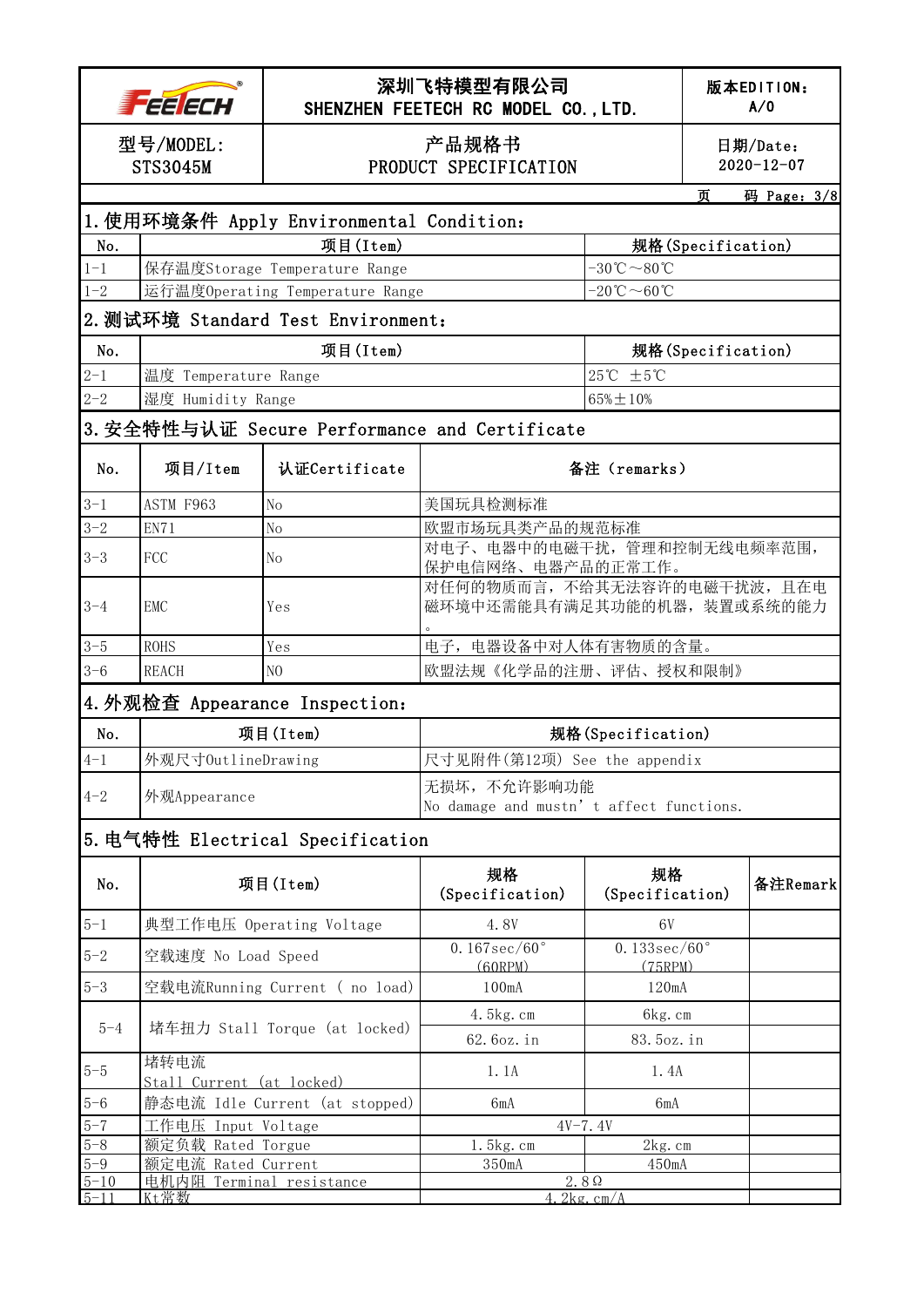|                    | <b>EE ECH</b>                                                  |                    | 深圳飞特模型有限公司<br>版本EDITION:<br>A/0<br>SHENZHEN FEETECH RC MODEL CO., LTD.                   |                                       |                                         |                              |  |
|--------------------|----------------------------------------------------------------|--------------------|------------------------------------------------------------------------------------------|---------------------------------------|-----------------------------------------|------------------------------|--|
|                    | 型号/MODEL:<br>产品规格书<br><b>STS3045M</b><br>PRODUCT SPECIFICATION |                    |                                                                                          |                                       |                                         | 日期/Date:<br>$2020 - 12 - 07$ |  |
|                    |                                                                |                    |                                                                                          |                                       |                                         | 页<br>码 Page: 4/8             |  |
|                    | 6 机械规格 Mechanical Specification:                               |                    |                                                                                          |                                       |                                         |                              |  |
| No.                | 项目(Item)                                                       |                    |                                                                                          | 规格(Specification)                     |                                         | 备注 (remarks)                 |  |
| $6 - 1$            | 外观尺寸 Size                                                      |                    | 36X15X29.2                                                                               |                                       | 见图纸See drawings                         |                              |  |
| $6 - 2$            | 机构极限角度 Limit Angle No limit                                    |                    |                                                                                          |                                       |                                         |                              |  |
| $6 - 3$            | 外壳材质 Case material                                             |                    | Aluminium                                                                                |                                       |                                         |                              |  |
| $6 - 4$<br>$6 - 5$ | 齿轮材质 Gear material<br>轴承类型 Bearing type                        |                    | Metal Gear                                                                               | 滚珠轴承 Ball bearings                    |                                         |                              |  |
| $6 - 6$            | 角度传感器 Angle Sansor                                             |                    | 类型Type<br>角度                                                                             | 12Bits Magnetic<br>Coding<br>360°     |                                         |                              |  |
|                    |                                                                |                    | 寿命 Life                                                                                  | No limite                             |                                         |                              |  |
|                    | 连接器和电缆<br>Connector and Cable                                  |                    | 类型 Type 5264-3P<br>Material<br>材质                                                        | PP                                    |                                         | $\frac{3.9}{3.30}$<br>$\Box$ |  |
| $6 - 7$            |                                                                |                    | 线长度<br>Length<br>引脚定义<br>Pin<br>Definition                                               | 15CM<br>GND<br>Vcc<br>Signal/TTL<br>3 | 5264<br>2.5+0.05<br>1000                | 있                            |  |
| $6 - 8$            | 重量The Weight                                                   |                    | 34.8 $\pm$ 1g                                                                            |                                       |                                         |                              |  |
| $6 - 9$            | 出力轴 Horn Type                                                  |                    | 25T/OD5.9mm                                                                              |                                       |                                         |                              |  |
| $6 - 10$           | 减速比Gear Ratio                                                  |                    | 1/281                                                                                    |                                       |                                         |                              |  |
| $6 - 11$           | 齿轮虚位Back Lash                                                  |                    | $\leq 0.5$ °                                                                             |                                       |                                         |                              |  |
| $6 - 12$           | 摇臂虚位<br>The rocker phantom                                     |                    | $0^{\circ}$                                                                              |                                       |                                         |                              |  |
| $6 - 13$           | 出力轴螺丝<br>The rocker screw                                      |                    | M3X6                                                                                     |                                       |                                         |                              |  |
| $6 - 14$           | 马达 Motor                                                       |                    | Coreless Motor                                                                           |                                       |                                         |                              |  |
|                    | 7-1 控制特性Control Specification:                                 |                    |                                                                                          |                                       |                                         |                              |  |
| No.                |                                                                | 项目(Item)           |                                                                                          | 规格(Specification)                     |                                         | 备注 (remarks)                 |  |
| $7 - 1$            | 控制信号 Command Signal                                            |                    |                                                                                          | Digital Packet                        |                                         |                              |  |
| $7 - 2$            |                                                                | 协议类型 Protocol Type |                                                                                          | Half Duplex Asynchronous Serial       |                                         | 8bit, 1stop,<br>No Parity    |  |
| $7 - 3$            | ID范围 ID range                                                  |                    | Communication<br>$0 - 253$                                                               |                                       | Customizable                            |                              |  |
| $7 - 4$            | 通讯波特率 Communication Baud Rate 38400bps ~ 1 Mbps                |                    |                                                                                          |                                       | Customizable (出厂默认<br>$1 \text{Mbps}$ ) |                              |  |
| $7 - 5$            | 控制算法 Control Algorithm                                         |                    | PID                                                                                      |                                       | (支持修<br>Customizable<br>改)              |                              |  |
| $7 - 6$            | 中位 Neutral Position                                            |                    | 180°<br>(2048)                                                                           |                                       |                                         |                              |  |
| $7 - 7$            | 旋转角度 Running degree                                            |                    | 360° (when $0 \sim 4096$ )                                                               |                                       |                                         |                              |  |
| $7 - 8$            | 电子分辨率 Resolution [deg/pulse]                                   |                    | $0.088^{\circ}$ (360° /4096)                                                             |                                       |                                         |                              |  |
| $7 - 9$            | 旋转方向 Rotating Direction                                        |                    |                                                                                          | Clockwise $(0 \rightarrow 4096)$      |                                         | Customizable                 |  |
| $7 - 10$           | 反馈 Feedback                                                    |                    | Load(负载),Position(位<br>置), Speed (工作速度), Input<br>Voltage (输入电压), Temperature (工<br>作温度) |                                       |                                         |                              |  |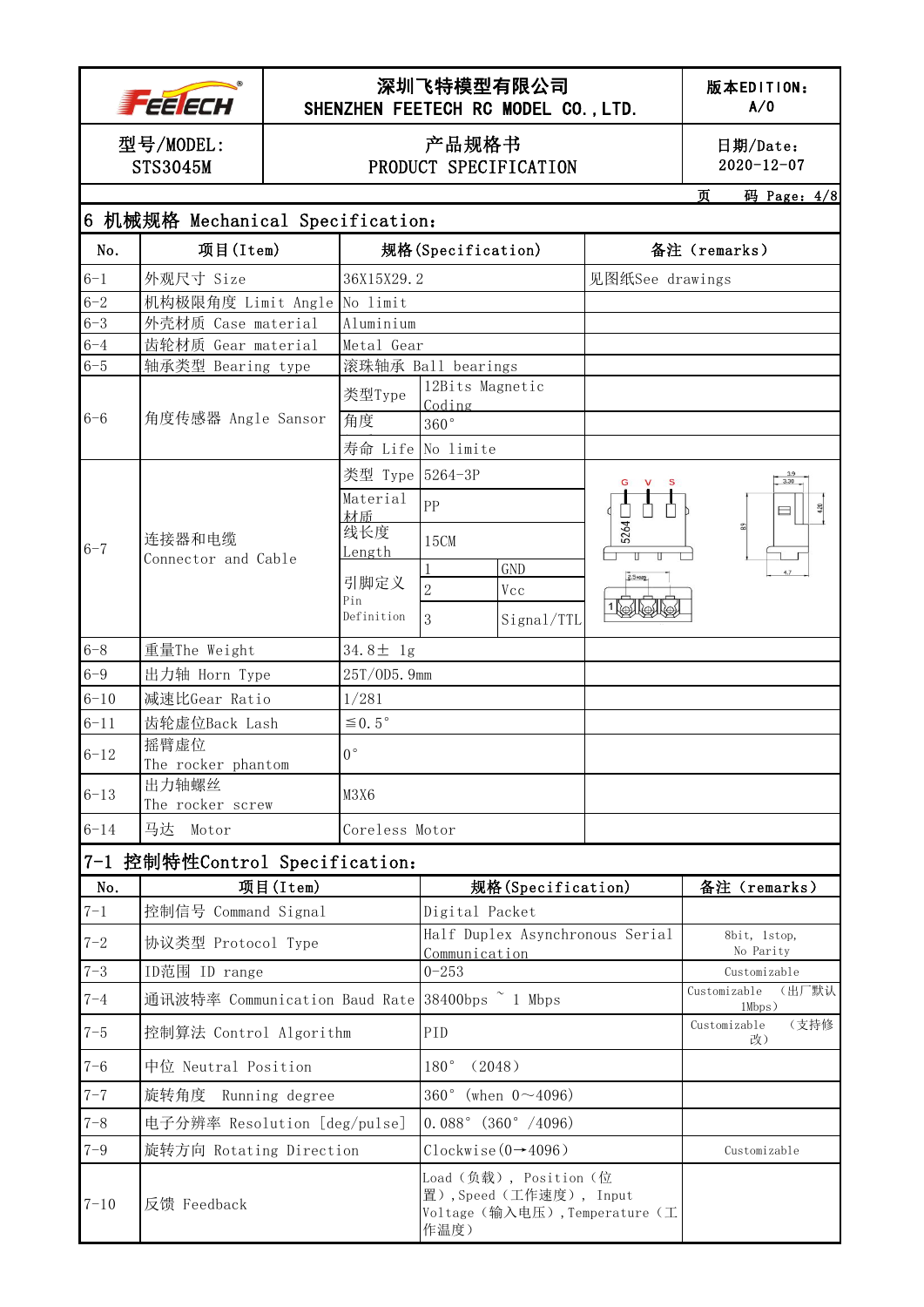|--|

### 深圳飞特模型有限公司 | 版本EDITION: SHENZHEN FEETECH RC MODEL CO., LTD.

A/0

型号/MODEL: STS3045M

### 产品规格书 PRODUCT SPECIFICATION

日期/Date: 2020-12-07

页 码 Page:5/8

|          | 7-2. 控制特性Control Specification: |                                   |                                                                            |  |  |  |
|----------|---------------------------------|-----------------------------------|----------------------------------------------------------------------------|--|--|--|
| No.      | 项目(Item)                        | 规格(Specification)                 | 备注 (remarks)                                                               |  |  |  |
|          |                                 | 过载 Over Load                      | 堵在大于堵转的80%并持续<br>2S后进入保护, 重新<br>发位置指令, 会清除过载保<br>护标志,可自定义设定堵转<br>的百分比和持续时间 |  |  |  |
| $7 - 11$ | 电子保护 Electronic Protection      | 过压 Over Voltage                   | 大于7.4V或者小于4V进入保<br>护, 电压恢复正常范围后,<br>自动解除保护,可自定义设<br>定电压值范围                 |  |  |  |
|          |                                 | 过热 Over Hot                       | 大于70℃关闭扭矩输出                                                                |  |  |  |
|          |                                 | 模式0: 角度伺服模式                       | 默认此模式, 0-360度绝对<br>位置可控                                                    |  |  |  |
| $7 - 12$ | 运行模式 Operating Modes            | 模式1: 速度闭环电机模式                     | 电机模式, 随负载增加, 速<br>度智能维持不减速。                                                |  |  |  |
|          |                                 | 模式2: 速度开环电机模式                     | 电机模式, 随负载增加, 速<br>度会持续减慢                                                   |  |  |  |
|          |                                 | 模式3: 步进模式                         | 相对当前位置进行步进运动                                                               |  |  |  |
| $7 - 13$ | 多圈模式 Multi-Loop Mode            | 最高精度下可以正负7圈绝对位置控<br>制,但掉电圈数不保存    | 扩大分辨率, 圈数可翻倍                                                               |  |  |  |
| $7 - 14$ | 置中功能 Step Middle Position       | 一键较准,360度角度任意位置安<br>装,一键较正当前位置为中位 | 40号地址输入128                                                                 |  |  |  |
|          |                                 |                                   |                                                                            |  |  |  |
|          |                                 |                                   |                                                                            |  |  |  |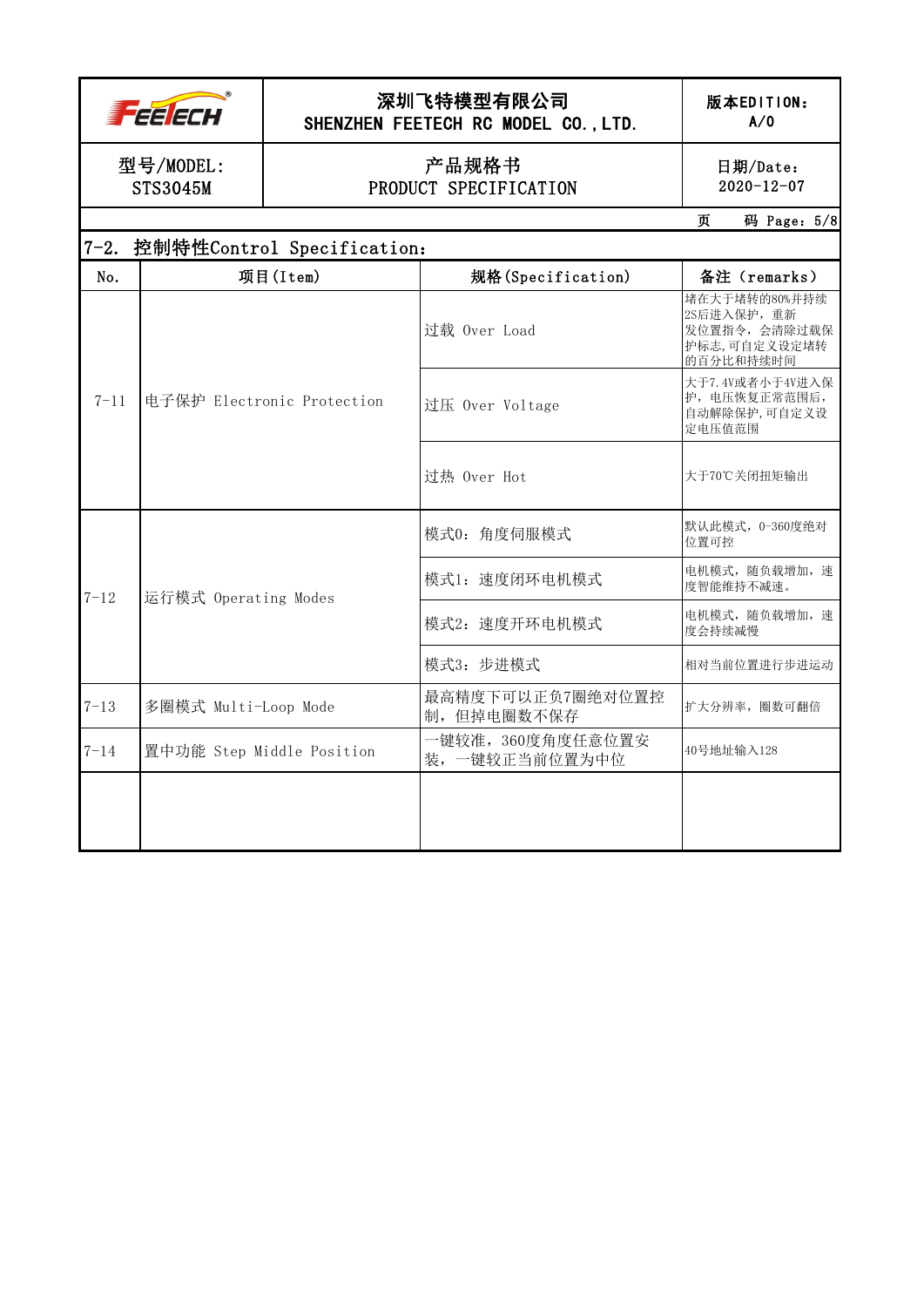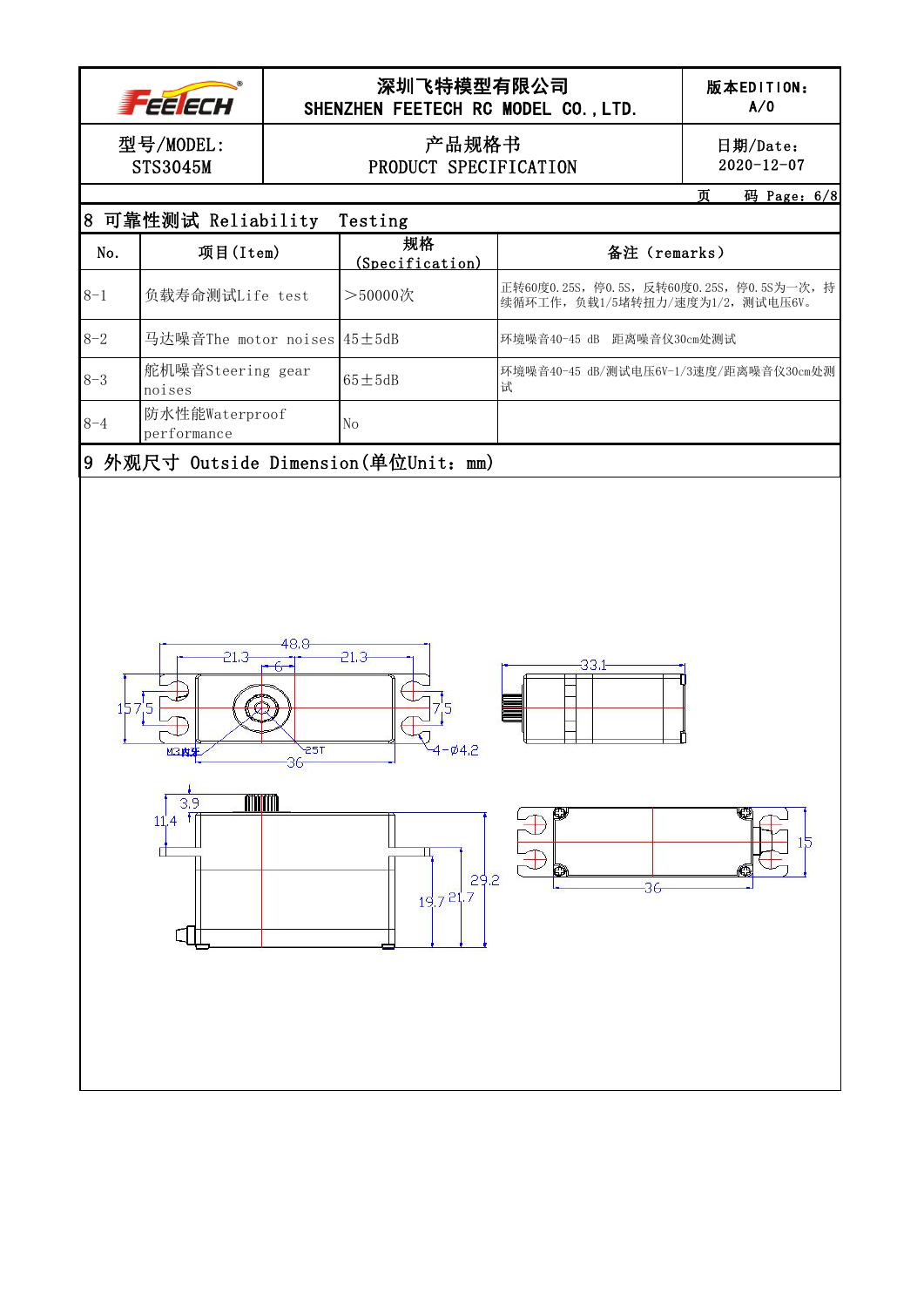